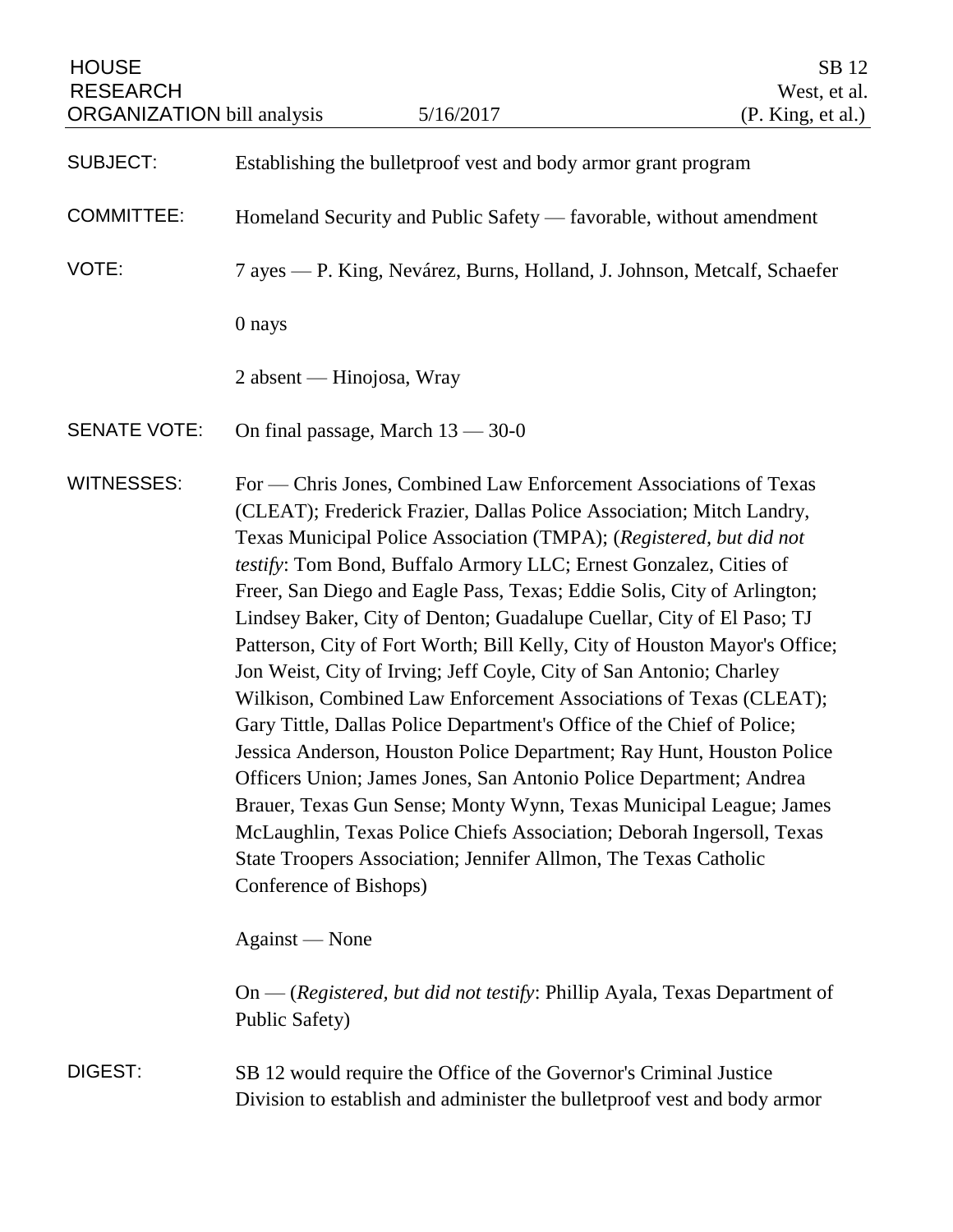## SB 12 House Research Organization page 2

grant program to provide financial assistance to a law enforcement agency that sought to equip its peace officers with bulletproof vests, ballistic plates, and plate carriers. The division could use any revenue available for the grant.

A law enforcement agency could apply for a grant only if the agency first adopted a policy addressing the deployment and allocation of vests or plates to its officers and the use of the equipment by its officers. As soon as practicable after receiving a grant, an agency would have to provide the criminal justice division with a proof of purchase, including the price and quantity of each type of item purchased. A vest or plate purchased with a grant would have to comply with a National Institute of Justice standard for rifle protection.

The Criminal Justice Division would have to submit to the Legislative Budget Board by December 1 of each year a report that provided:

- the name of each law enforcement agency that applied for a grant;
- the amount of money distributed to each agency that received a grant; and
- the number of vests, plates, and carriers purchased by each agency that received a grant.

The bill would take immediate effect if finally passed by a two-thirds record vote of the membership of each house. Otherwise, it would take effect September 1, 2017.

**SUPPORTERS** SAY: SB 12 would address concerns that local law enforcement agencies have suffered preventable losses of life in the line of duty due to a lack of sufficient resources to acquire bulletproof vests and other body armor that can withstand rounds from high-caliber firearms. The use of assault rifles by criminals has become more prevalent, and the bulletproof vests currently worn by police officers may not be sufficient to withstand these high-caliber weapons. One such incident occurred in Dallas in July 2016, where officers were killed in the line of duty while wearing ballisticresistant vests.